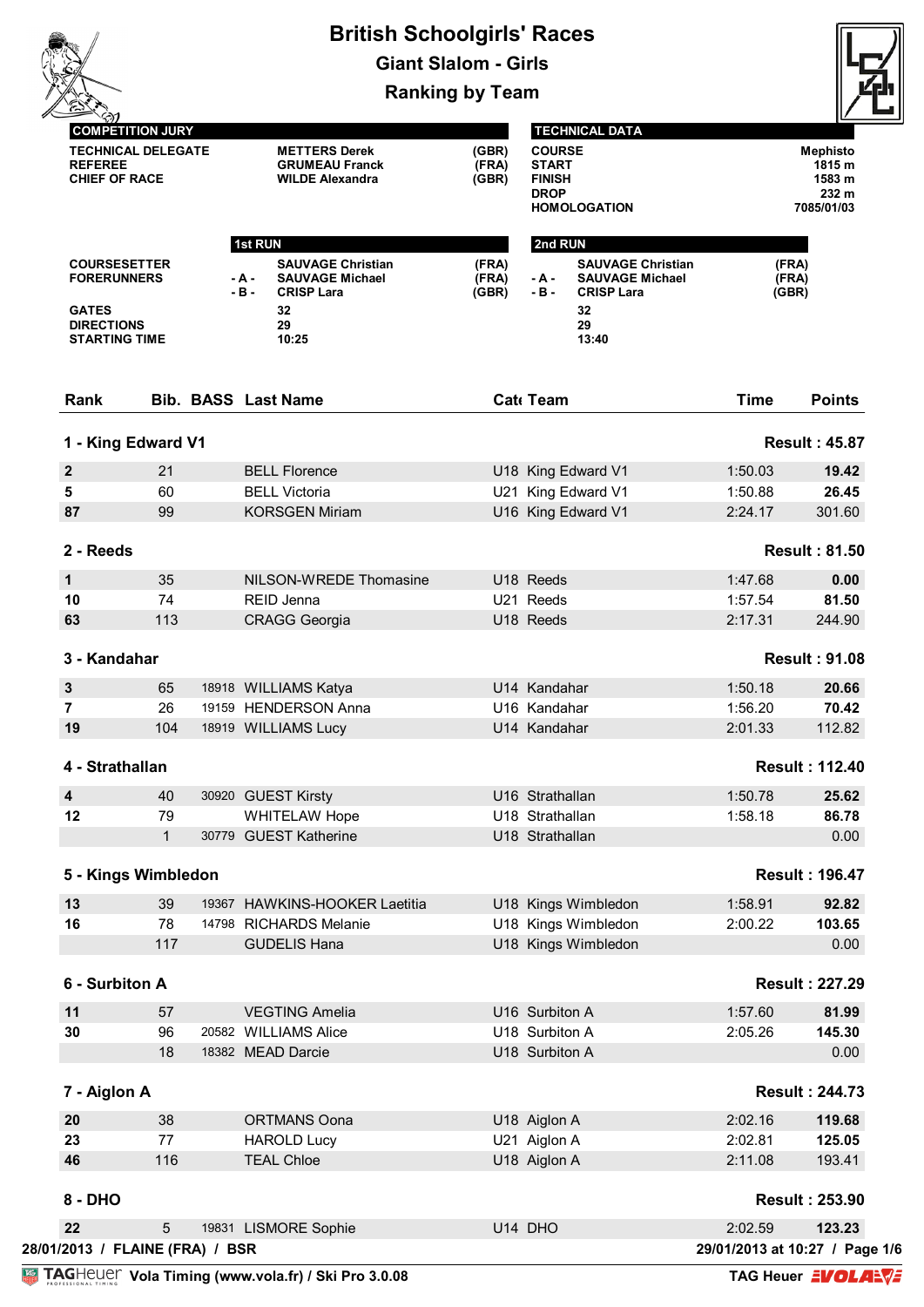| 25<br>9 - Richmond<br>6<br>52<br>61 | 44<br>83<br>6<br>45 | 19440 ADAMS Sarah<br>20800 DALE Safia        | U16 DHO<br>U14 DHO                         | 2:03.49                        | 130.67                |
|-------------------------------------|---------------------|----------------------------------------------|--------------------------------------------|--------------------------------|-----------------------|
|                                     |                     |                                              |                                            |                                |                       |
|                                     |                     |                                              |                                            |                                | $-312.84$             |
|                                     |                     |                                              |                                            |                                | <b>Result: 276.56</b> |
|                                     |                     | 18316 CLISSOLD Honor                         | U16 Richmond                               | 1:55.78                        | 66.95                 |
|                                     |                     | <b>BURROWS Chloe</b>                         | U16 Richmond                               | 2:13.04                        | 209.61                |
|                                     | 84                  | <b>JACKSON Katy</b>                          | U16 Richmond                               | 2:16.79                        | 240.60                |
| 10 - Abbey Gate College A           |                     |                                              |                                            |                                | <b>Result: 286.80</b> |
| $\pmb{8}$                           | 8                   | 21150 KARAVASILI Zoe                         | U16 Abbey Gate College A                   | 1:56.95                        | 76.62                 |
| 53                                  | 47                  | <b>PARKER Ellie</b>                          | U16 Abbey Gate College A                   | 2:13.11                        | 210.18                |
|                                     | 86                  | <b>BELL Christie</b>                         | U18 Abbey Gate College A                   |                                | 0.00                  |
| 11 - Wycombe Abbey A                |                     |                                              |                                            |                                | <b>Result: 297.88</b> |
|                                     | 17                  |                                              |                                            | 2:04.11                        | 135.80                |
| 27<br>33                            | 95                  | <b>KNOWLES Olivia</b><br><b>CLUTTON Evie</b> | U18 Wycombe Abbey A<br>U16 Wycombe Abbey A | 2:07.29                        | 162.08                |
| 47                                  | 56                  | <b>WICKES Aimee</b>                          | U18 Wycombe Abbey A                        | 2:11.23                        | 194.65                |
|                                     |                     |                                              |                                            |                                |                       |
| 12 - Wycombe Abbey B                |                     |                                              |                                            |                                | <b>Result: 318.79</b> |
| 26                                  | 128                 | <b>MAYNARD Lucy</b>                          | U21 Wycombe Abbey B                        | 2:04.06                        | 135.38                |
| 41                                  | 141                 | <b>FULFORD Annabelle</b>                     | U16 Wycombe Abbey B                        | 2:09.87                        | 183.41                |
| 78                                  | 154                 | <b>VELLACOTT Rosanna</b>                     | U18 Wycombe Abbey B                        | 2:21.99                        | 283.58                |
| 13 - St Mary's Ascot A              |                     |                                              |                                            |                                | <b>Result: 343.83</b> |
| $\boldsymbol{9}$                    | 19                  | 18011 TAYLOR Alice                           | U16 St Mary's Ascot A                      | 1:57.33                        | 79.76                 |
| 71                                  | 58                  | <b>ASLANGUL Aurelia</b>                      | U14 St Mary's Ascot A                      | 2:19.63                        | 264.07                |
|                                     | 97                  | <b>JABRE Gabrielle</b>                       | U16 St Mary's Ascot A                      |                                | $-275.07$             |
| 14 - Millfield                      |                     |                                              |                                            |                                | <b>Result: 359.78</b> |
| 18                                  | 13                  | 17717 STAMMERS Sophie                        | U16 Millfield                              | 2:00.96                        | 109.76                |
| 66                                  | 52                  | SIDOROVA Alexandra                           | U16 Millfield                              | 2:17.93                        | 250.02                |
|                                     | 91                  | <b>SIMONS Amanda</b>                         | U16 Millfield                              |                                | 0.00                  |
| 15 - Highgate A                     |                     |                                              |                                            |                                | <b>Result: 364.00</b> |
| 31                                  | 23                  | 21059 CHMIELOWSKA Claudia                    | U16 Highgate A                             | 2:06.78                        | 157.87                |
| 51                                  | 62                  | CHMIELOWSKA Julia                            | U18 Highgate A                             | 2:12.62                        | 206.13                |
| 59                                  | 101                 | DOODY Olivia                                 | U16 Highgate A                             | 2:15.75                        | 232.01                |
|                                     |                     |                                              |                                            |                                |                       |
| 16 - Wellington                     |                     |                                              |                                            |                                | <b>Result: 369.04</b> |
| 21                                  | 24                  | <b>MARAMOTTI Fabia</b>                       | U18 Wellington                             | 2:02.50                        | 122.49                |
| 64                                  | 63                  | 21368 VESLEY Cordelia                        | U14 Wellington                             | 2:17.51                        | 246.55                |
| 75                                  | 102                 | <b>CARR Georgia</b>                          | U16 Wellington                             | 2:21.28                        | 277.71                |
| 17 - Cheltenham A                   |                     |                                              |                                            |                                | <b>Result: 375.57</b> |
| 38                                  | 31                  | <b>PARKER Emily</b>                          | U16 Cheltenham A                           | 2:09.77                        | 182.58                |
| 45                                  | 70                  | <b>HARRISON Felicity</b>                     | U16 Cheltenham A                           | 2:11.03                        | 192.99                |
|                                     | 109                 | <b>LAWRENCE Annabel</b>                      | U16 Cheltenham A                           |                                | $-319.45$             |
| 18 - Surbiton B                     |                     |                                              |                                            |                                | <b>Result: 381.28</b> |
| 40                                  | 126                 | 20360 BUCKLAND Amber                         | U16 Surbiton B                             | 2:09.84                        | 183.16                |
| 28/01/2013 / FLAINE (FRA) / BSR     |                     |                                              |                                            | 29/01/2013 at 10:27 / Page 2/6 |                       |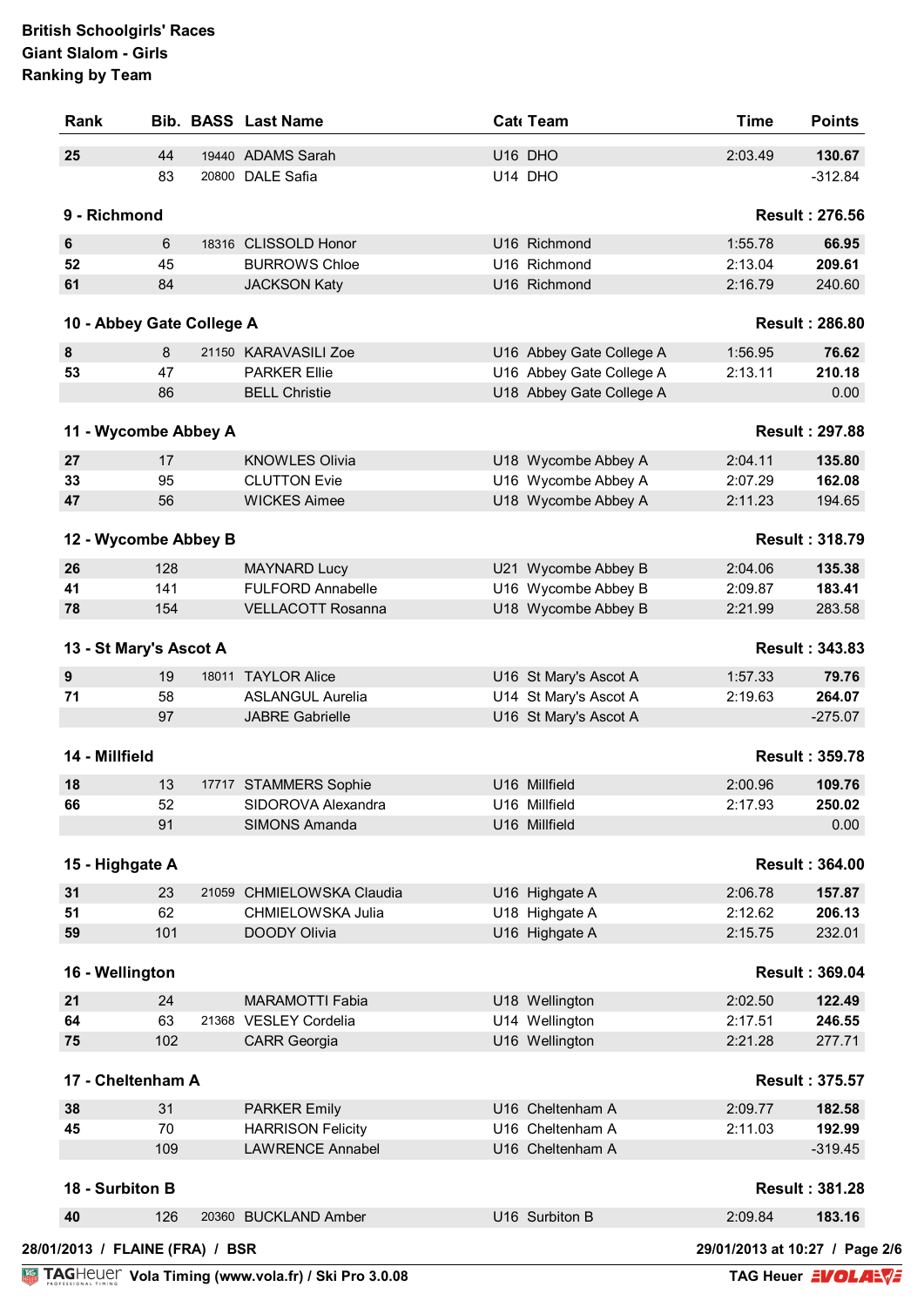| 139<br>152<br>19 - St Swithuns A<br>12<br>51<br>90<br>55<br>94 |                                                                                      | 17488 KAHVE Lucy<br>18056 YOUNG Ella<br><b>VULLIAMY-TAYLOR Coco</b><br><b>BAYLIS Alexandra</b><br><b>COLE Hannah</b> |                                                                                                                                                                                                                                                                                                                                                                                                                                         | U16 Surbiton B<br>U16 Surbiton B<br>U14 St Swithuns A | 2:11.65<br>2:22.54                                                                                                                                                                                                                                                                                                                                                                                                                                    | 198.12<br>288.13<br><b>Result: 390.62</b>                                                       |
|----------------------------------------------------------------|--------------------------------------------------------------------------------------|----------------------------------------------------------------------------------------------------------------------|-----------------------------------------------------------------------------------------------------------------------------------------------------------------------------------------------------------------------------------------------------------------------------------------------------------------------------------------------------------------------------------------------------------------------------------------|-------------------------------------------------------|-------------------------------------------------------------------------------------------------------------------------------------------------------------------------------------------------------------------------------------------------------------------------------------------------------------------------------------------------------------------------------------------------------------------------------------------------------|-------------------------------------------------------------------------------------------------|
|                                                                |                                                                                      |                                                                                                                      |                                                                                                                                                                                                                                                                                                                                                                                                                                         |                                                       |                                                                                                                                                                                                                                                                                                                                                                                                                                                       |                                                                                                 |
|                                                                |                                                                                      |                                                                                                                      |                                                                                                                                                                                                                                                                                                                                                                                                                                         |                                                       |                                                                                                                                                                                                                                                                                                                                                                                                                                                       |                                                                                                 |
|                                                                |                                                                                      |                                                                                                                      |                                                                                                                                                                                                                                                                                                                                                                                                                                         |                                                       |                                                                                                                                                                                                                                                                                                                                                                                                                                                       |                                                                                                 |
|                                                                |                                                                                      |                                                                                                                      |                                                                                                                                                                                                                                                                                                                                                                                                                                         |                                                       | 2:10.63                                                                                                                                                                                                                                                                                                                                                                                                                                               | 189.69                                                                                          |
|                                                                |                                                                                      |                                                                                                                      |                                                                                                                                                                                                                                                                                                                                                                                                                                         | U18 St Swithuns A                                     | 2:11.99                                                                                                                                                                                                                                                                                                                                                                                                                                               | 200.93                                                                                          |
|                                                                |                                                                                      |                                                                                                                      |                                                                                                                                                                                                                                                                                                                                                                                                                                         | U16 St Swithuns A                                     |                                                                                                                                                                                                                                                                                                                                                                                                                                                       | $-305.57$                                                                                       |
|                                                                |                                                                                      |                                                                                                                      |                                                                                                                                                                                                                                                                                                                                                                                                                                         |                                                       |                                                                                                                                                                                                                                                                                                                                                                                                                                                       | <b>Result: 392.02</b>                                                                           |
|                                                                |                                                                                      | <b>BAXTER Samantha</b>                                                                                               |                                                                                                                                                                                                                                                                                                                                                                                                                                         | U18 Vikings                                           | 2:00.18                                                                                                                                                                                                                                                                                                                                                                                                                                               | 103.32                                                                                          |
|                                                                |                                                                                      | 21430 TAYLOR-SELT Molly                                                                                              |                                                                                                                                                                                                                                                                                                                                                                                                                                         | U18 Vikings                                           | 2:22.61                                                                                                                                                                                                                                                                                                                                                                                                                                               | 288.70                                                                                          |
| 16                                                             |                                                                                      | 19680 BAXTER Phillipa                                                                                                |                                                                                                                                                                                                                                                                                                                                                                                                                                         | U16 Vikings                                           |                                                                                                                                                                                                                                                                                                                                                                                                                                                       | $-364.83$                                                                                       |
| 21 - Downe House A                                             |                                                                                      |                                                                                                                      |                                                                                                                                                                                                                                                                                                                                                                                                                                         |                                                       |                                                                                                                                                                                                                                                                                                                                                                                                                                                       | <b>Result: 406.73</b>                                                                           |
|                                                                |                                                                                      |                                                                                                                      |                                                                                                                                                                                                                                                                                                                                                                                                                                         |                                                       |                                                                                                                                                                                                                                                                                                                                                                                                                                                       |                                                                                                 |
| 28                                                             |                                                                                      | <b>POOLE Emma</b>                                                                                                    |                                                                                                                                                                                                                                                                                                                                                                                                                                         | U16 Downe House A                                     | 2:04.88                                                                                                                                                                                                                                                                                                                                                                                                                                               | 142.16                                                                                          |
|                                                                |                                                                                      |                                                                                                                      |                                                                                                                                                                                                                                                                                                                                                                                                                                         |                                                       |                                                                                                                                                                                                                                                                                                                                                                                                                                                       | 264.57                                                                                          |
|                                                                |                                                                                      |                                                                                                                      |                                                                                                                                                                                                                                                                                                                                                                                                                                         |                                                       |                                                                                                                                                                                                                                                                                                                                                                                                                                                       | 294.41                                                                                          |
|                                                                |                                                                                      |                                                                                                                      |                                                                                                                                                                                                                                                                                                                                                                                                                                         |                                                       |                                                                                                                                                                                                                                                                                                                                                                                                                                                       | <b>Result: 407.73</b>                                                                           |
| 2                                                              |                                                                                      |                                                                                                                      |                                                                                                                                                                                                                                                                                                                                                                                                                                         |                                                       | 2:05.08                                                                                                                                                                                                                                                                                                                                                                                                                                               | 143.82                                                                                          |
| 80                                                             |                                                                                      | <b>MELDRAM Lauren</b>                                                                                                |                                                                                                                                                                                                                                                                                                                                                                                                                                         |                                                       | 2:19.61                                                                                                                                                                                                                                                                                                                                                                                                                                               | 263.91                                                                                          |
| 41                                                             |                                                                                      | SEBO Samantha                                                                                                        |                                                                                                                                                                                                                                                                                                                                                                                                                                         |                                                       | 2:22.34                                                                                                                                                                                                                                                                                                                                                                                                                                               | 286.47                                                                                          |
|                                                                |                                                                                      |                                                                                                                      |                                                                                                                                                                                                                                                                                                                                                                                                                                         |                                                       |                                                                                                                                                                                                                                                                                                                                                                                                                                                       | <b>Result: 416.89</b>                                                                           |
|                                                                |                                                                                      |                                                                                                                      |                                                                                                                                                                                                                                                                                                                                                                                                                                         |                                                       |                                                                                                                                                                                                                                                                                                                                                                                                                                                       |                                                                                                 |
|                                                                |                                                                                      |                                                                                                                      |                                                                                                                                                                                                                                                                                                                                                                                                                                         |                                                       |                                                                                                                                                                                                                                                                                                                                                                                                                                                       | 192.41                                                                                          |
|                                                                |                                                                                      |                                                                                                                      |                                                                                                                                                                                                                                                                                                                                                                                                                                         |                                                       |                                                                                                                                                                                                                                                                                                                                                                                                                                                       | 224.48<br>$-363.67$                                                                             |
|                                                                |                                                                                      |                                                                                                                      |                                                                                                                                                                                                                                                                                                                                                                                                                                         |                                                       |                                                                                                                                                                                                                                                                                                                                                                                                                                                       |                                                                                                 |
|                                                                |                                                                                      |                                                                                                                      |                                                                                                                                                                                                                                                                                                                                                                                                                                         |                                                       |                                                                                                                                                                                                                                                                                                                                                                                                                                                       | <b>Result: 442.03</b>                                                                           |
|                                                                |                                                                                      |                                                                                                                      |                                                                                                                                                                                                                                                                                                                                                                                                                                         |                                                       |                                                                                                                                                                                                                                                                                                                                                                                                                                                       | 179.44                                                                                          |
|                                                                |                                                                                      |                                                                                                                      |                                                                                                                                                                                                                                                                                                                                                                                                                                         |                                                       |                                                                                                                                                                                                                                                                                                                                                                                                                                                       | 262.59                                                                                          |
|                                                                |                                                                                      |                                                                                                                      |                                                                                                                                                                                                                                                                                                                                                                                                                                         |                                                       |                                                                                                                                                                                                                                                                                                                                                                                                                                                       | $-337.47$                                                                                       |
| 25 - Bedales                                                   |                                                                                      |                                                                                                                      |                                                                                                                                                                                                                                                                                                                                                                                                                                         |                                                       |                                                                                                                                                                                                                                                                                                                                                                                                                                                       | <b>Result: 447.65</b>                                                                           |
| 59                                                             |                                                                                      |                                                                                                                      |                                                                                                                                                                                                                                                                                                                                                                                                                                         |                                                       | 1:59.51                                                                                                                                                                                                                                                                                                                                                                                                                                               | 97.78                                                                                           |
|                                                                |                                                                                      |                                                                                                                      |                                                                                                                                                                                                                                                                                                                                                                                                                                         |                                                       |                                                                                                                                                                                                                                                                                                                                                                                                                                                       | 349.87                                                                                          |
| 20                                                             |                                                                                      |                                                                                                                      |                                                                                                                                                                                                                                                                                                                                                                                                                                         |                                                       |                                                                                                                                                                                                                                                                                                                                                                                                                                                       | $-343.50$                                                                                       |
| 26 - Ipswich High                                              |                                                                                      |                                                                                                                      |                                                                                                                                                                                                                                                                                                                                                                                                                                         |                                                       |                                                                                                                                                                                                                                                                                                                                                                                                                                                       | <b>Result: 450.29</b>                                                                           |
| 46                                                             |                                                                                      | <b>DURANT Isabella</b>                                                                                               |                                                                                                                                                                                                                                                                                                                                                                                                                                         |                                                       | 2:07.14                                                                                                                                                                                                                                                                                                                                                                                                                                               | 160.84                                                                                          |
| 85                                                             |                                                                                      | <b>DURANT Antonia</b>                                                                                                |                                                                                                                                                                                                                                                                                                                                                                                                                                         |                                                       | 2:22.70                                                                                                                                                                                                                                                                                                                                                                                                                                               | 289.45                                                                                          |
| $\overline{7}$                                                 |                                                                                      | ROYAL Natasha                                                                                                        |                                                                                                                                                                                                                                                                                                                                                                                                                                         |                                                       | 2:28.13                                                                                                                                                                                                                                                                                                                                                                                                                                               | 334.33                                                                                          |
|                                                                |                                                                                      |                                                                                                                      |                                                                                                                                                                                                                                                                                                                                                                                                                                         |                                                       |                                                                                                                                                                                                                                                                                                                                                                                                                                                       | <b>Result: 458.64</b>                                                                           |
|                                                                |                                                                                      |                                                                                                                      |                                                                                                                                                                                                                                                                                                                                                                                                                                         |                                                       |                                                                                                                                                                                                                                                                                                                                                                                                                                                       | 205.31                                                                                          |
|                                                                |                                                                                      |                                                                                                                      |                                                                                                                                                                                                                                                                                                                                                                                                                                         |                                                       |                                                                                                                                                                                                                                                                                                                                                                                                                                                       | 253.33                                                                                          |
| 11                                                             |                                                                                      |                                                                                                                      |                                                                                                                                                                                                                                                                                                                                                                                                                                         |                                                       |                                                                                                                                                                                                                                                                                                                                                                                                                                                       | $-367.47$                                                                                       |
|                                                                |                                                                                      |                                                                                                                      |                                                                                                                                                                                                                                                                                                                                                                                                                                         |                                                       |                                                                                                                                                                                                                                                                                                                                                                                                                                                       | <b>Result: 460.04</b>                                                                           |
| 3                                                              |                                                                                      | <b>HYDE Katie</b>                                                                                                    |                                                                                                                                                                                                                                                                                                                                                                                                                                         | U16 Woldingham A                                      | 2:09.75                                                                                                                                                                                                                                                                                                                                                                                                                                               | 182.41                                                                                          |
|                                                                |                                                                                      |                                                                                                                      |                                                                                                                                                                                                                                                                                                                                                                                                                                         |                                                       |                                                                                                                                                                                                                                                                                                                                                                                                                                                       |                                                                                                 |
|                                                                | 67<br>106<br>48<br>87<br>9<br>24 - Heathfield A<br>68<br>107<br>29<br>98<br>50<br>89 | 22 - Guildford High<br>28 - Woldingham A                                                                             | <b>HUTH Katarina</b><br><b>ROBERTSON Araminta</b><br>20528 FLUCK Catrin<br>23 - Lady Eleanor Holles A<br><b>RADFORD Lizzi</b><br>21363 PATTON Harriett<br><b>HOPKINS POWELL Sacha</b><br>REDING-REUTER Farah<br><b>FABER-JOHNSON Lara</b><br><b>REID Emily</b><br>18632 DENNING Clare<br>GOODFELLOW Jemima<br><b>CLEVELY Montana</b><br>27 - Godolphin & Latymer<br><b>JONES Olivia</b><br><b>BOND Madeleine</b><br>21181 GAY Elizabeth |                                                       | U16 Downe House A<br>U16 Downe House A<br>U16 Guildford High<br>U14 Guildford High<br>U14 Guildford High<br>U18 Lady Eleanor Holles A<br>U14 Lady Eleanor Holles A<br>U16 Lady Eleanor Holles A<br>U16 Heathfield A<br>U16 Heathfield A<br>U16 Heathfield A<br>U16 Bedales<br>U14 Bedales<br>U16 Bedales<br>U16 Ipswich High<br>U14 Ipswich High<br>U14 Ipswich High<br>U16 Godolphin & Latymer<br>U16 Godolphin & Latymer<br>U14 Godolphin & Latymer | 2:19.69<br>2:23.30<br>2:10.96<br>2:14.84<br>2:09.39<br>2:19.45<br>2:30.01<br>2:12.52<br>2:18.33 |

**Vola Timing (www.vola.fr) / Ski Pro 3.0.08**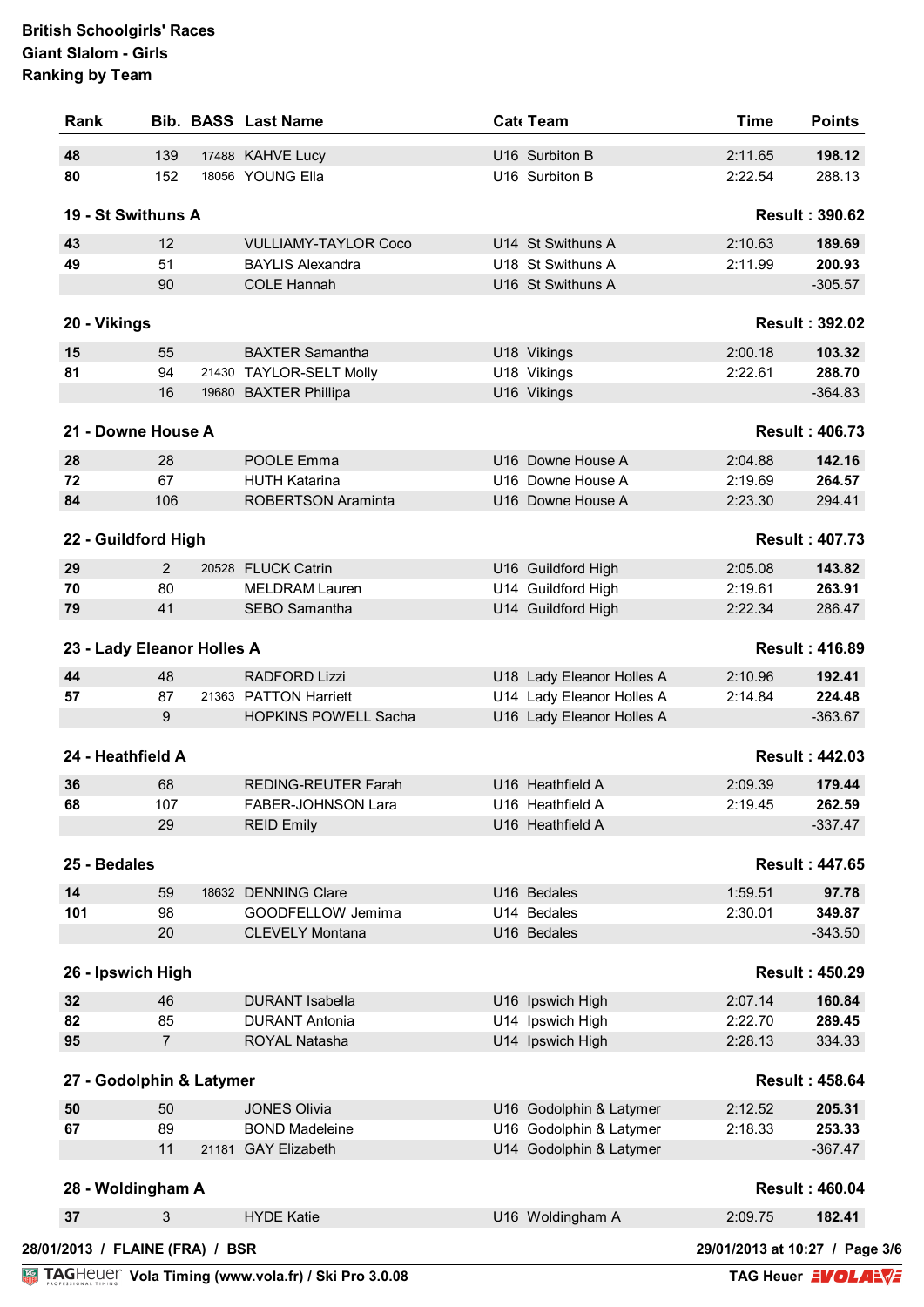| Rank                            |                                                     | <b>Bib. BASS Last Name</b>                    | Cat Team                                               | <b>Time</b>                    | <b>Points</b>         |
|---------------------------------|-----------------------------------------------------|-----------------------------------------------|--------------------------------------------------------|--------------------------------|-----------------------|
| 74                              | 81                                                  | <b>KEIJER-PALAU Lucia</b>                     | U18 Woldingham A                                       | 2:21.27                        | 277.63                |
|                                 | 42                                                  | <b>DAVIES Charlotte</b>                       | U16 Woldingham A                                       |                                | $-348.46$             |
| 29 - Solihull                   |                                                     |                                               |                                                        |                                | <b>Result: 472.94</b> |
| 58                              | 75                                                  | 20307 MIDDLETON Amy                           | U18 Solihull                                           | 2:15.02                        | 225.97                |
| 65                              | 36                                                  | 20696 NEWBOULT Helena                         | U16 Solihull                                           | 2:17.56                        | 246.97                |
| 110                             | 114                                                 | 20781 NEWBOULT Laura                          | U18 Solihull                                           | 2:40.69                        | 438.14                |
| 30 - City of London             |                                                     |                                               |                                                        |                                | <b>Result: 479.30</b> |
| 35                              | 61                                                  | 19535 GORDON Maya                             | U18 City of London                                     | 2:09.13                        | 177.29                |
| 88                              | 100                                                 | <b>GORDON Ania</b>                            | U18 City of London                                     | 2:24.22                        | 302.01                |
|                                 | 22                                                  | <b>HOOPER Caitlin</b>                         | U21 City of London                                     |                                | 0.00                  |
| 31 - Glenalmond                 |                                                     |                                               |                                                        |                                | <b>Result: 482.11</b> |
| 42                              | 49                                                  | <b>KLEE Natalie</b>                           | U14 Glenalmond                                         | 2:09.90                        | 183.65                |
| 86                              | 88                                                  | <b>REBOLL MORON Marta</b>                     | U16 Glenalmond                                         | 2:23.79                        | 298.46                |
|                                 | 10                                                  | <b>ANDERSON Phoebe</b>                        | U18 Glenalmond                                         |                                | 0.00                  |
| 32 - Bryanston                  |                                                     |                                               |                                                        |                                | <b>Result: 519.06</b> |
| 17                              | 32                                                  | <b>HARTLEY Poppy</b>                          | U18 Bryanston                                          | 2:00.34                        | 104.64                |
| 107                             | 110                                                 | <b>BOOTHRIGHT Annabel</b>                     | U16 Bryanston                                          | 2:37.82                        | 414.42                |
|                                 | 71                                                  | <b>BEDDALL Kristina</b>                       | U16 Bryanston                                          |                                | $-324.99$             |
| 33 - Snowsports                 |                                                     |                                               |                                                        |                                | <b>Result: 521.46</b> |
| 54                              | 15                                                  | <b>PRICE Lucy</b>                             | U14 Snowsports                                         | 2:13.80                        | 215.89                |
| 90                              | 93                                                  | <b>GRACE Georgina</b>                         | U14 Snowsports                                         | 2:24.65                        | 305.57                |
| 112                             | 54                                                  | <b>PARKER Gariella</b>                        | U14 Snowsports                                         | 2:43.22                        | 459.05                |
| 34 - Francis Holland            |                                                     |                                               |                                                        |                                | <b>Result: 543.85</b> |
| 34                              | 34                                                  | <b>HARRISON Emily</b>                         | U18 Francis Holland                                    | 2:08.50                        | 172.08                |
| 104                             | 112                                                 | <b>ACQUISTAPACE Sophia</b>                    | U18 Francis Holland                                    | 2:32.66                        | 371.77                |
|                                 | 73                                                  | <b>HARRISON Beatrice</b>                      | U16 Francis Holland                                    |                                | $-337.47$             |
| 35 - Lady Eleanor Holles B      |                                                     |                                               |                                                        |                                | <b>Result: 548.48</b> |
| 62                              | 153                                                 |                                               |                                                        | 2:17.10                        |                       |
| 89                              | 140                                                 | <b>JACKSON Molly</b><br><b>HARNAY Eleanor</b> | U14 Lady Eleanor Holles B<br>U16 Lady Eleanor Holles B | 2:24.62                        | 243.16<br>305.32      |
|                                 | 127                                                 | <b>MANN</b> Isabelle                          | U14 Lady Eleanor Holles B                              |                                | $-322.76$             |
|                                 |                                                     |                                               |                                                        |                                |                       |
| 36 - Queens Chester             |                                                     |                                               |                                                        |                                | <b>Result: 550.38</b> |
| 60                              | 92                                                  | <b>GRACE Serena</b>                           | U14 Queens Chester                                     | 2:16.50                        | 238.20                |
| 91                              | 53                                                  | <b>THOMPSON Alice</b>                         | U16 Queens Chester                                     | 2:25.45                        | 312.18                |
|                                 | 14                                                  | <b>MONK Orlaith</b>                           | U16 Queens Chester                                     |                                | $-348.05$             |
| 37 - Kings Taunton              |                                                     |                                               |                                                        |                                | <b>Result: 568.49</b> |
| 55                              | $\overline{4}$                                      | <b>BELL Tara</b>                              | U16 Kings Taunton                                      | 2:14.17                        | 218.95                |
| 100                             | 82                                                  | <b>McLEAN Ellie</b>                           | U18 Kings Taunton                                      | 2:29.97                        | 349.54                |
|                                 | 43                                                  | <b>BROSIG Linda</b>                           | U18 Kings Taunton                                      |                                | 0.00                  |
| 38 - Heathfield B               |                                                     |                                               |                                                        |                                | <b>Result: 576.83</b> |
| 77                              | 142                                                 | <b>CAVE Daisy</b>                             | U16 Heathfield B                                       | 2:21.78                        | 281.84                |
| 28/01/2013 / FLAINE (FRA) / BSR |                                                     |                                               |                                                        | 29/01/2013 at 10:27 / Page 4/6 |                       |
|                                 | TAGHEUEL Vola Timing (www.vola.fr) / Ski Pro 3.0.08 | TAG Heuer <b>EVOLAEVE</b>                     |                                                        |                                |                       |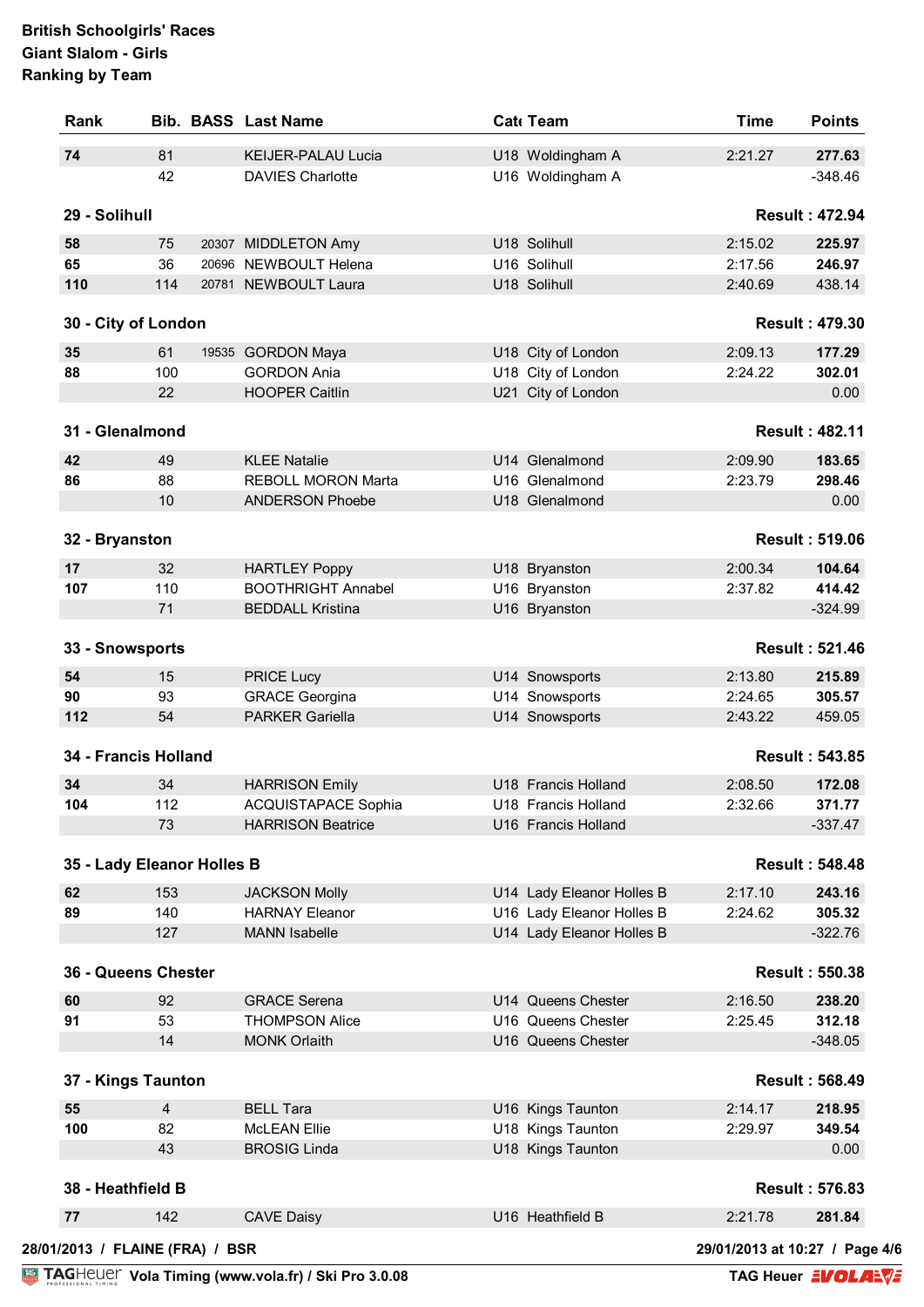|                                                                            |                             | <b>Bib. BASS Last Name</b>                      | Cat Team                                             | <b>Time</b> | <b>Points</b>         |
|----------------------------------------------------------------------------|-----------------------------|-------------------------------------------------|------------------------------------------------------|-------------|-----------------------|
| 85                                                                         | 129                         | <b>LUMLEY Thea</b>                              | U16 Heathfield B                                     | 2:23.37     | 294.99                |
| 103                                                                        | 155                         | SHEPHERD Emily                                  | U16 Heathfield B                                     | 2:32.12     | 367.31                |
|                                                                            | 39 - Downe House B          |                                                 |                                                      |             | <b>Result: 594.93</b> |
| 76                                                                         | 144                         | <b>ARCHAMBEAU Alix</b>                          | U14 Downe House B                                    | 2:21.62     | 280.52                |
| 92                                                                         | 118                         | <b>YUNG Catherine</b>                           | U16 Downe House B                                    | 2:25.72     | 314.41                |
|                                                                            | 131                         | <b>KARY Lara</b>                                | U14 Downe House B                                    |             | $-281.68$             |
| 40 - St Swithuns B                                                         |                             |                                                 |                                                      |             | <b>Result: 639.15</b> |
| 83                                                                         | 133                         | <b>HARRISON Emma</b>                            | U16 St Swithuns B                                    | 2:23.20     | 293.58                |
| 97                                                                         | 146                         | <b>HARRISON Natalie</b>                         | U14 St Swithuns B                                    | 2:29.49     | 345.57                |
|                                                                            | 120                         | <b>BAYLIS Georgina</b>                          | U16 St Swithuns B                                    |             | $-316.06$             |
|                                                                            | 41 - St Leonards Mayfield   |                                                 |                                                      |             | <b>Result: 644.28</b> |
|                                                                            |                             |                                                 |                                                      |             |                       |
| 93                                                                         | 25                          | <b>EDWARDS Georgia</b>                          | U16 St Leonards Mayfield                             | 2:26.01     | 316.81                |
| 94                                                                         | 103                         | <b>MORLEY Trix</b>                              | U14 St Leonards Mayfield                             | 2:27.30     | 327.47                |
|                                                                            | 64                          | <b>BERAUD Charlotte</b>                         | U16 St Leonards Mayfield                             |             | 139.10                |
| 42 - Highgate B                                                            |                             |                                                 |                                                      |             | <b>Result: 653.78</b> |
| 69                                                                         | 151                         | <b>DOODY Grace</b>                              | U14 Highgate B                                       | 2:19.46     | 262.67                |
| 106                                                                        | 138                         | <b>HUGHES Estella</b>                           | U16 Highgate B                                       | 2:35.00     | 391.11                |
|                                                                            | 125                         | <b>BARBER Imogen</b>                            | U16 Highgate B                                       |             | $-354.08$             |
| 43 - Tudor Hall                                                            |                             |                                                 |                                                      |             | <b>Result: 656.35</b> |
| 73                                                                         | 115                         | <b>BARROW Alexa</b>                             | U16 Tudor Hall                                       | 2:20.13     | 268.21                |
| 105                                                                        | 76                          | <b>LOMAS Emma</b>                               | U18 Tudor Hall                                       | 2:34.64     | 388.14                |
|                                                                            | 37                          | <b>BEALBY Marina</b>                            | U16 Tudor Hall                                       |             | $-338.63$             |
|                                                                            | 44 - St Mary's Calne B      |                                                 |                                                      |             | <b>Result: 687.25</b> |
| 96                                                                         | 123                         | <b>BROMAGE Iona</b>                             | U16 St Mary's Calne B                                | 2:28.90     | 340.69                |
|                                                                            |                             |                                                 |                                                      |             |                       |
|                                                                            |                             |                                                 |                                                      |             |                       |
|                                                                            | 136                         | <b>MARRIOTT Lily</b>                            | U18 St Mary's Calne B                                | 2:29.61     | 346.56                |
|                                                                            | 149                         | GIDDINS Imogen                                  | U18 St Mary's Calne B                                |             | $-274.90$             |
|                                                                            |                             |                                                 |                                                      |             | <b>Result: 812.48</b> |
|                                                                            | 119                         | <b>DUDLEY Annabel</b>                           | U16 Cheltenham B                                     | 2:29.78     | 347.97                |
|                                                                            | 145                         | <b>KLEIN Victoria</b>                           | U16 Cheltenham B                                     | 2:43.88     | 464.51                |
|                                                                            | 132                         | MOULDING Isobel                                 | U16 Cheltenham B                                     |             | $-327.22$             |
|                                                                            |                             |                                                 |                                                      |             | <b>Result: 885.13</b> |
|                                                                            |                             |                                                 |                                                      |             |                       |
|                                                                            | 72<br>111                   | <b>HORGAN Annabelle</b>                         | U14 Lambrook<br>U14 Lambrook                         | 2:40.68     | 438.06                |
|                                                                            | 33                          | <b>LIEBENBERG Emma</b><br>21060 WOODBRIDGE Lily | U14 Lambrook                                         | 2:41.77     | 447.07<br>$-341.52$   |
|                                                                            |                             |                                                 |                                                      |             |                       |
|                                                                            | <b>Abbey Gate College B</b> |                                                 |                                                      |             | <b>Not Classified</b> |
|                                                                            | 135                         | <b>REID Olivia</b>                              | U16 Abbey Gate College B                             | 2:31.34     | 360.86                |
| 98<br>45 - Cheltenham B<br>99<br>113<br>46 - Lambrook<br>109<br>111<br>102 | 122<br>148                  | <b>BELL Sophie</b><br>MILLARD-SMITH Kim         | U14 Abbey Gate College B<br>U14 Abbey Gate College B |             | $-379.04$<br>0.00     |
|                                                                            |                             |                                                 |                                                      |             |                       |
|                                                                            |                             |                                                 |                                                      |             | <b>Not Classified</b> |
| <b>Aiglon B</b><br>56                                                      | 143                         | LOHR Feyona                                     | U18 Aiglon B                                         | 2:14.27     | 219.77                |